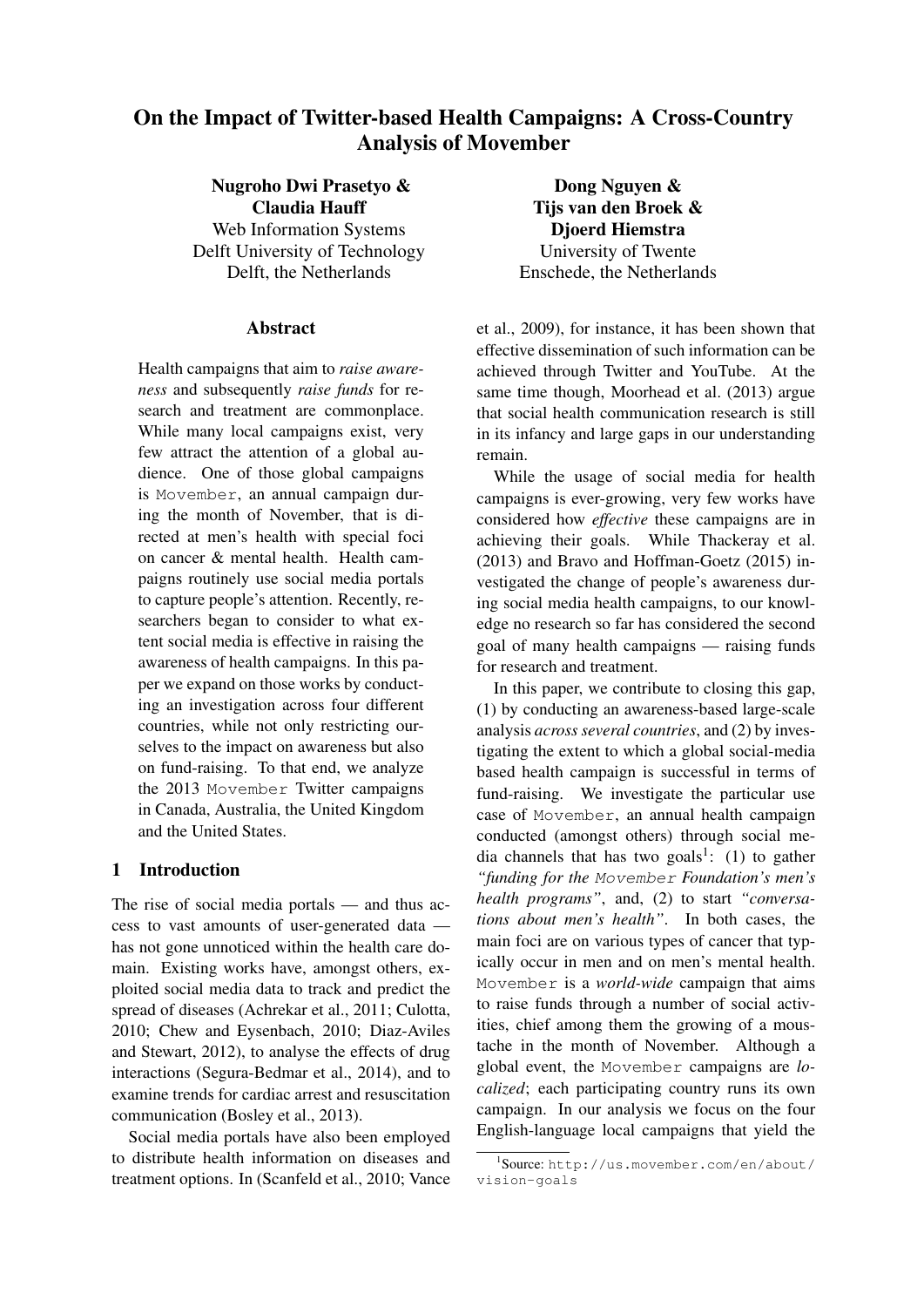most donations via Twitter: the United States, the United Kingdom, Canada, and Australia<sup>2</sup>. Globally, Movember can be considered a success, as in 2013 alone (the year we investigate) funds in excess of 123 million *AU*\$ were raised world-wide<sup>3</sup> .

In our work we investigate whether social media activities can *explain* the success of the campaign (both in terms of raising awareness and financially) by correlating Twitter usage with Movember website visits and received donations. We chose Twitter as our social media channel of choice, due to its popularity and ubiquitous nature in the English-speaking world. We investigate the differences and similarities between the Movember Twitter campaigns running in different countries, and aim analyze to what extent those factors can explain awareness and fund-raising metrics.

In the remainder of this paper we first discuss previous findings concerning social media-based health campaigns (§2), before introducing the research hypotheses we focus on in this work and the necessary data sources (§3). Our results are discussed in §4. Lastly, we outline potential avenues for future work in §5.

# 2 Health Campaigns & Social Media

In this section we provide an overview of existing health campaign research across social media channels. Almost all research conducted in this area investigates the social media portal Twitter. An overview of the employed data in past works is presented in Table 1.

Thackeray et al. (2013) analyzed the impact of the *Breast Cancer Awareness* month (an international campaign held annually in October) on Twitter users. They focused on engagement metrics and found that tweets discussing breast cancer issues spiked dramatically in the beginning of October but quickly tapered off. In terms of topical aspects, organizations and celebrities posted more often than individuals about fundraisers, early detection and diagnoses, while individuals focused more on wearing  $pink<sup>4</sup>$ . Similarly, a topic analysis was conducted by Bravo and Hoffman-Goetz (2015) on the 2013 Canadian Movember campaign. The authors categorized 4,222 sampled tweets related to the campaign into four different categories (health information, campaign, participation and opinion). Due to the small number of identified health information tweets in the sample (considered to be the main signal of increased awareness), the authors concluded that the goal of raising awareness has not been met.

Lovejoy et al. (2012) investigated how non-profit organizations *use* Twitter by analyzing more than 70 different organizations, among them 19 health care organizations, along various basic aspects including the number of followers, tweets, retweets, etc. Importantly, the authors found that most organizations use Twitter as a one-way communication channel instead of making full use of its potential and multi-way communication. Smitko (2012) developed two theories, of how non-profit organizations can build and strengthen their relationships with donors on Twitter: the *Social Network Theory* (SNT) and the *Social-Judgement Theory* (SJT). According to SNT, organizations need to strengthen their network of trust by engaging more with their followers while in SJT, organizations need to tailor the content of their tweets to match the interest of their followers. Due to the smallscale nature of the empirical analysis (based on 300 tweets), we consider it an open question to what extent those theories hold.

While to our knowledge, no existing work has considered the financial success of health campaigns, we note that Sylvester et al. (2014) studied the relationship between social media activities (on Twitter and news streams) and donations to a large non-profit organization during hurricane Irene, a tropical cyclone that hit the US in 2011. A spatial analysis revealed that donors living in states affected by Irene donated more than donors in nonaffected states.

To summarize, past works have shown that (i) various types of social media users behave differently during health campaigns (celebrities vs. individuals vs. organizations), and (ii) sufficient content related to health campaigns is created on Twitter. What we are lacking is a large-scale analysis of the impact these social media health campaigns have across countries and on fund-raising.

# 3 Tweets & Donations of **Movember**

One goal of our work is to establish whether we can *explain* donations the local Movember cam-

 $2^2$ Note that these four countries are also in the overall topfive countries in terms of donations.

 $3$ Source: http://us.movember.com/about/ annual-report

<sup>&</sup>lt;sup>4</sup>A pink ribbon is the symbol of the campaign.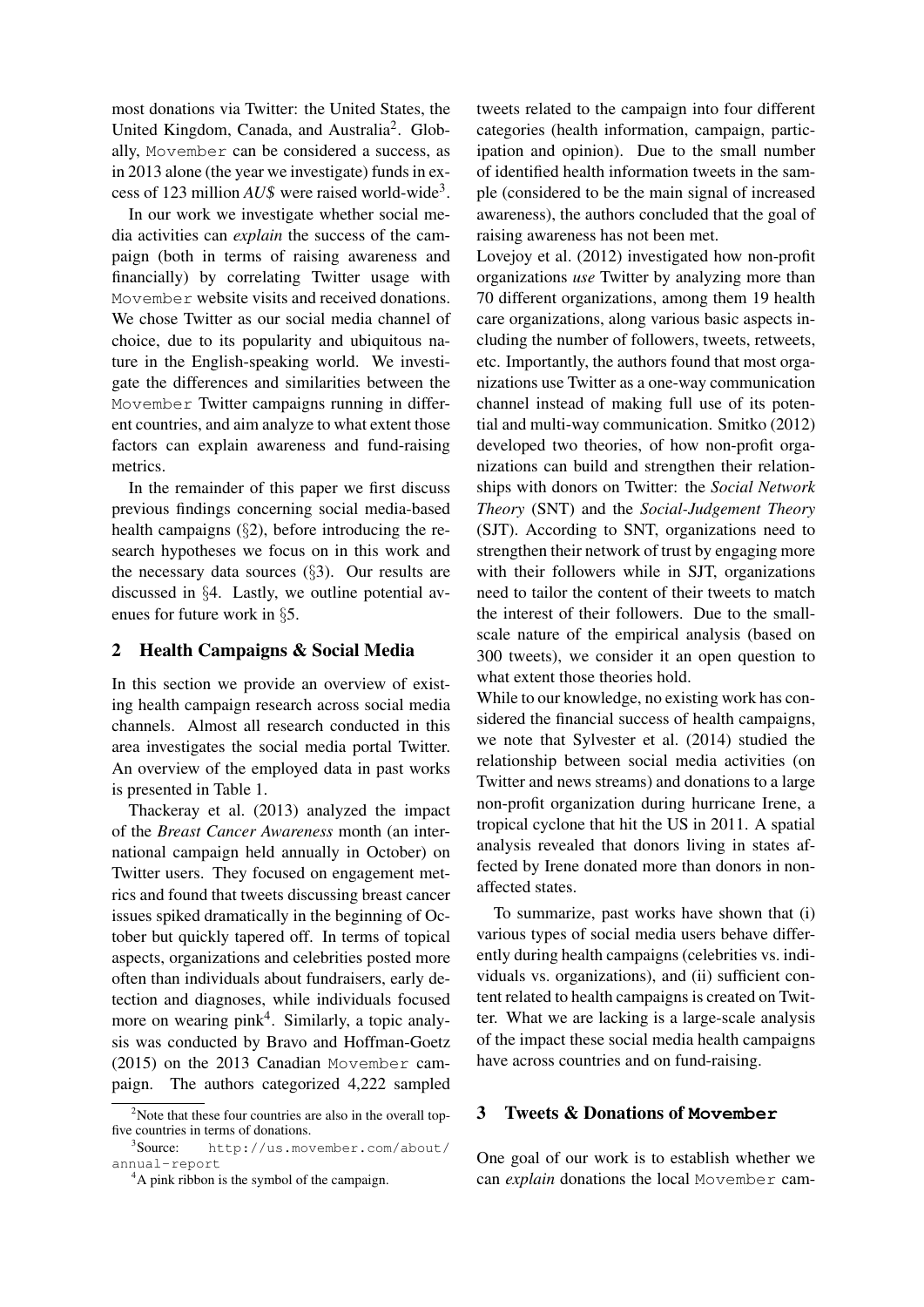| <b>Article</b>                            | Campaign/Event                                                                                                     | Data                                                                                                               | <b>Processing</b>                      | Main $Result(s)$                                                                                                                                                                                                                                                                               |
|-------------------------------------------|--------------------------------------------------------------------------------------------------------------------|--------------------------------------------------------------------------------------------------------------------|----------------------------------------|------------------------------------------------------------------------------------------------------------------------------------------------------------------------------------------------------------------------------------------------------------------------------------------------|
| (Bravo and<br>Hoffman-<br>Goetz,<br>2015) | - Movember<br>$-$ Nov. 2013<br>- Canada                                                                            | 22.3K tweets contain-<br>ing #Movember and lo-<br>cated in Canada (user-<br>profile based)                         | Content anal-<br>ysis                  | Tweets discussing health topics are signif-<br>icantly outnumbered by tweets discussing<br>non-health topics.                                                                                                                                                                                  |
| (Sylvester)<br>et al., 2014)              | - Hurricane Irene<br>- Aug./Sep/ $2011$<br>- United States                                                         | - 22K geotagged tweets<br>containing keywords<br>related to Irene<br>- 10K mobile donations<br>- 28K Web donations | Spatial<br>and<br>temporal<br>analysis | - The number of tweets correlate positively<br>with the number of Web donations.<br>- Mobile donations are mostly caused by the<br>relief agency's text message solicitation<br>- Users directly affected by the hurricane<br>display greater social media activity and do-<br>nate more often |
| (Thackeray)<br>et al., 2013)              | - Breast Cancer<br>Awareness<br>- Sep.-Dec. 2012<br>$-N/A$                                                         | 1.3M tweets contain-<br>ing breast cancer re-<br>lated keywords                                                    | Content anal-<br>ysis                  | - Tweets spiked dramatically the first few<br>days of the campaign.<br>- Organizations & celebrities emphasized<br>fund-raisers, early detection, and diag-<br>noses; individuals focused on wearing pink.                                                                                     |
| (Lovejoy et<br>al., 2012)                 | - 73 non-profit or-<br>ganizations<br>$-$ Nov.-Dec. 2009<br>- United States                                        | 4.6K tweets posted by<br>organizations                                                                             | User catego-<br>rization               | Organizations use Twitter mostly as one-<br>way communication channel                                                                                                                                                                                                                          |
| (Smitko,<br>2012)                         | - 2 health care<br>non-profit $\&$ 1<br>for-profit organi-<br>zations<br>- 12 hours on<br>Feb. 8, 2011<br>- Canada | 300<br>either<br>tweets<br>posted by the organi-<br>zations or mentioning<br>them                                  | Content anal-<br>ysis                  | Categorized the style of communication<br>into two types: Social Network Theory and<br>Social Judgment Theory                                                                                                                                                                                  |

Table 1: Overview of data sets employed in previous work.

paigns received through Twitter<sup>5</sup>. We are thus conducting an exploratory analysis on two distinct data sources:

Twitter Corpus  $Tw_{Mov}$ : This corpus contains all tweets<sup>6</sup> published during the month of November 2013 that contain the keyword *Movember*  $-1,113,534$  tweets in total, posted by 688,488 unique Twitter users across the world. Twenty-one local Movember campaign accounts are active, such as @MovemberUK, @MovemberAUS and @MovemberCA. To enable a country-by-country analysis, we estimated the country each tweet was sent from, according to the machine learning approach described by Van der Veen et al. (2015). In this manner, we were able to label all tweets in our data set with the (likely) country of origin. The approach has been shown to have a country-level accuracy above 80%, a level we consider sufficiently high for our purposes. In total, tweets from 125 different countries were found. The geographic distribution of these tweets is presented in Figure 1, normalized with respect to each country's pop-

ulation, to allow a comparison across countries. It is evident, that the Movember campaign is most popular in North America, Australia and Europe. Most activity (relative to the population) is generated by Twitter users in the UK, followed by those in Canada. Thus, the four countries we focus our analysis on are not only among the most active in terms of fund-raising, but also among the most active in terms of Movember-related Twitter usage.

**Movember** data: The Movember website visitor and donation data we gathered from 2013 is restricted to those visitors and donations the individual national Movember campaigns received through Twitter. Overall, in 2013, 357,400 *AU*\$ were donated through Twitter, spread over 21 national campaigns (though donations were received from 179 countries in total). Thus, only 2.9% of all 2013 donations were received through Twitter. This is a limiting factor to our work, but at the same time allows us to be certain that all of our Movember website visitors and donors were exposed to Twitter activities related to Movember. Our data set has a single day resolution with all of the following information being available for each individual national campaign website: (1) the

 $5$ Defined as donations received from users that clicked on a donation link on Twitter.

<sup>6</sup>Twitter provided access to their firehose for this study.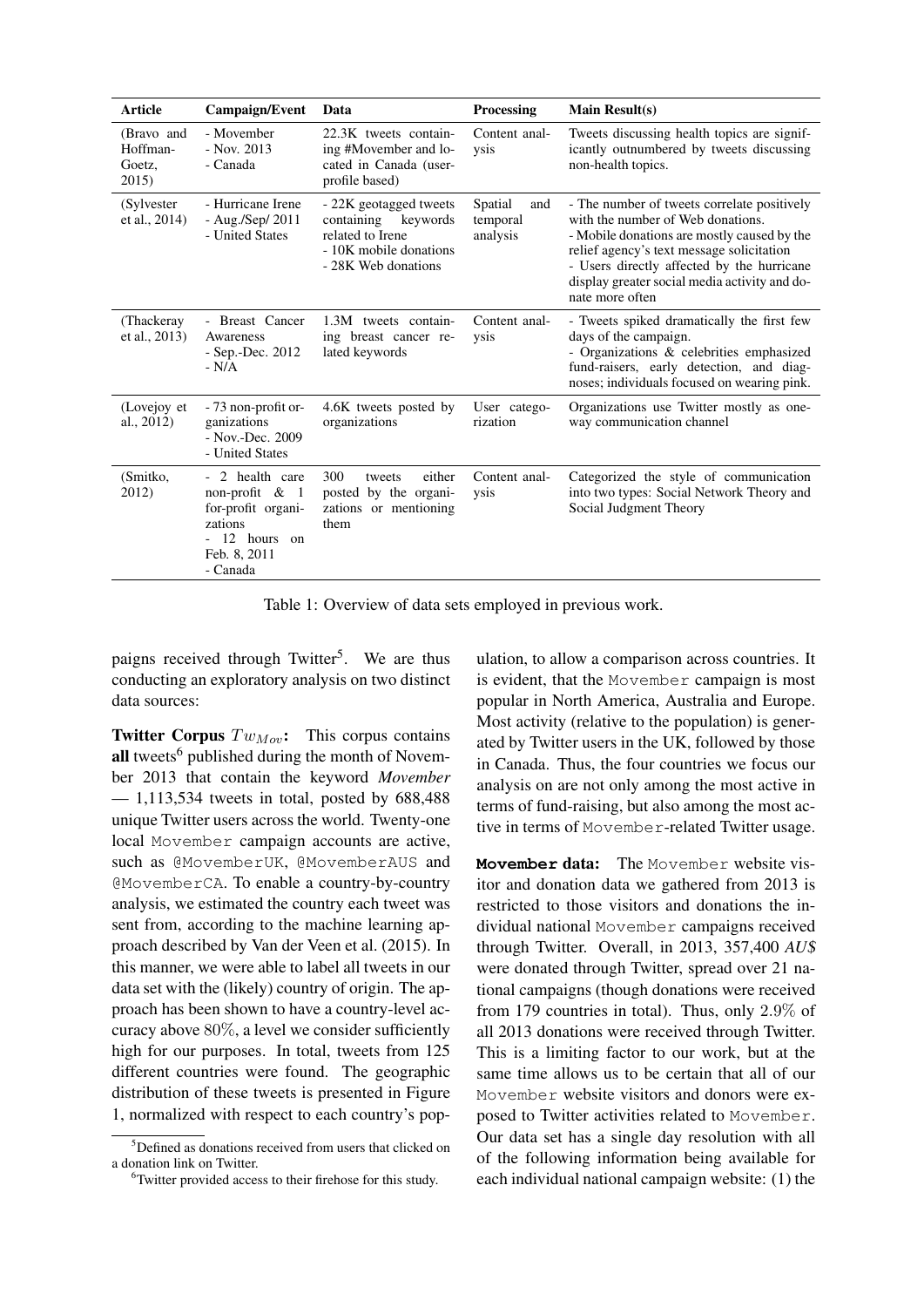

Figure 1: Geo-spatial distribution of all tweets in  $Tw_{Mov}$ . We normalized the number of tweets originating in each country by each country's population.

number of visitors, (2) the number of returning visitors, (3)-(4) the number of financial transactions from new and returning visitors, and, (5)-(6) the number of total revenue generated from new and returning visitors. Note that this data does not contain information identifying individual users, it is an aggregate — per day — of all user activities on each Movember campaign website. For the four national campaigns investigated in this work, the visitors and donations are listed in Table 3.

As already indicated, Movember is a social event, members of the campaign are called *Mo Bro*s (men) and *Mo Sista*s (women). Every member can register on the Movember website and collect donations through that site (localized per country). *Mo Bro*s & *Mo Sista*s can join to form teams and fund-raise together. While growing a moustache is the most common activity, *Mo Bro*s/*Mo Sista*s can also use alternative social activities for fund-raising. At the end of the onemonth campaign cycle, the teams and individuals raising the most donations within their country receive awards and prices.

#### 3.1 Research Hypotheses

Based on our research goal, we developed three research hypotheses:

- **H1:** The more well-known Twitter users (celebrities and organizations) support a Movember campaign, the more awareness and funds the campaign will raise.
- H2: Movember campaigns that emphasize the social and fun aspect of the campaign, *engage* the users better and thus will raise more awareness and funds.
- H3: Movember campaigns that focus on health topics,

raise more *awareness* to the campaign and thus will raise more funds.

H2 and H3 are competing hypotheses, as prior works have not offered conclusive evidence to emphasize one direction (health vs. social) over another.

#### 3.2 From Hypotheses to Measurements

Having presented the research hypotheses that guide our work, we now describe how to empirically measure to what extent they hold.

Based on the Movember data set, we can directly measure the impact on donations. At the same time though, we cannot directly measure awareness; we chose to approximate this metric by the number of visitors the Movember website receives.

To examine H1 we require a definition for what constitutes a well-known Twitter user (a "celebrity"). We start with the definition posed by Thackeray et al. (2013), according to which celebrities have more than  $f_{USA} = 100,000$  followers and are verified by Twitter. As this definition was derived for tweets originating in the United States, we normalize f*Country* according to the country's population and remove the requirement of being verified. Specifically, for the remaining three countries we employ the following cutoffs: f*Canada* = 11, 000, f*UK* = 20, 000, and  $f_{Australian} = 7,000$ .

To investigate the impact of health (related) organizations on Twitter, we define *health organizations* as those Twitter accounts with more than 5, 000 followers and at least one of the following keywords in their Twitter profile (an ap-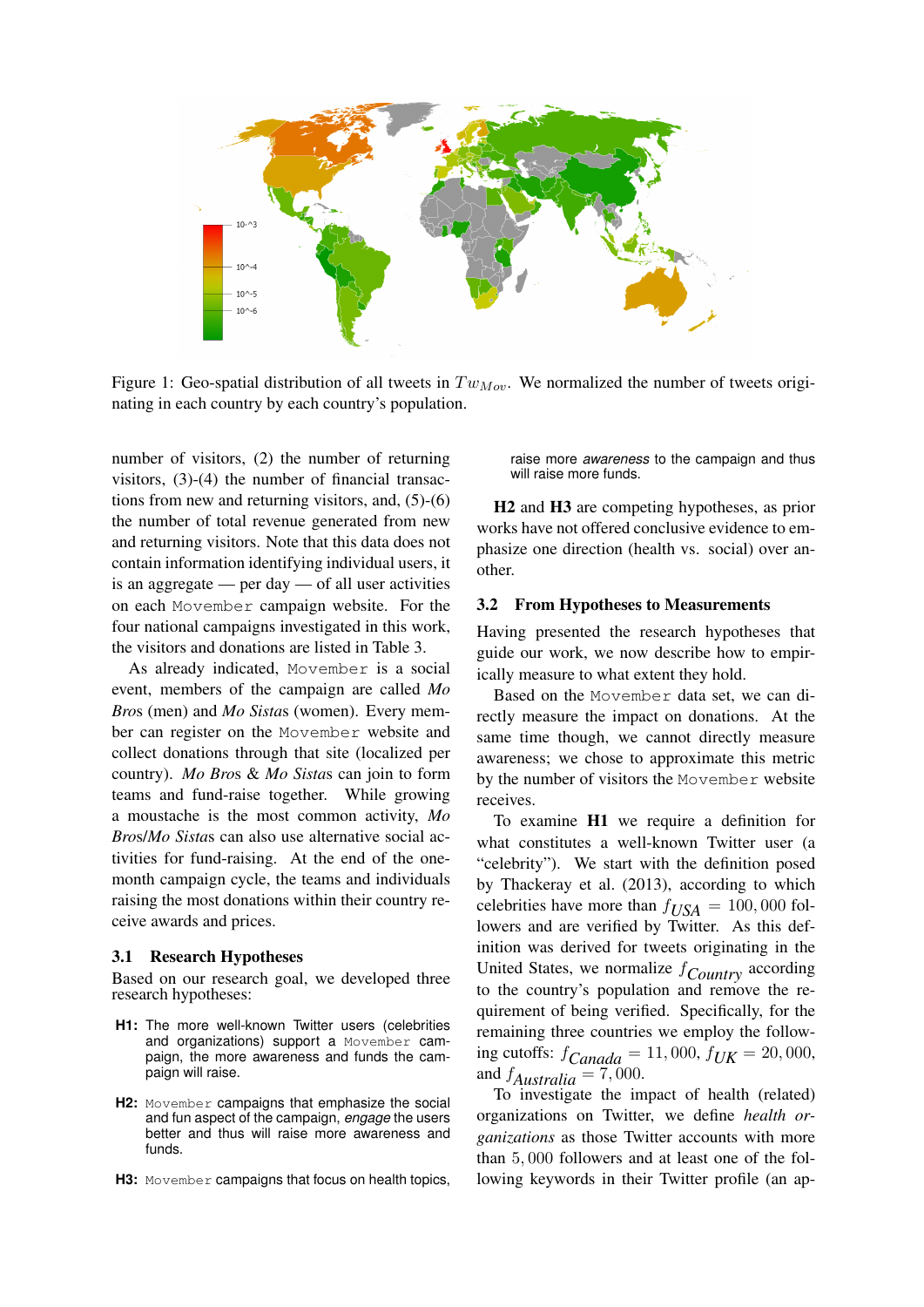proach borrowed from (Thackeray et al., 2013)): {*cancer, health, pharmacy, pharmaceutical, campaign, government, firm, company, companies, news, group, society, committee, volunteer, we, official, marketing, promotions and forum*).}. The overlap between both types of users (well-known vs. organizations) is between 2.2% (US) and 30.7% (Australia).

#### 3.2.1 Manual Annotation Efforts

Hypotheses H2 and H3 require a content analysis of the Twitter messages. For this purpose, one of the authors manually annotated 2,000 randomly drawn English-language tweets (with 500 tweets each drawn from the UK, Canada, the United States and Australia) from  $Tw_{Mov}$  into several categories, inspired by the work of Bravo and Hoffman-Goetz (2015). We distinguish five main categories: *health*, *campaign*, *participation*, *social* and *other*, with each one (except *other*) containing between two and three sub-categories (e.g. *health* tweets are further categorized as *cancer*, *general* and *mental*). Overall, we distinguish 12 different categories/sub-categories. Tweets can belong to multiple categories or sub-categories; tweets that are not found to belong to any of the first four categories are classified as *other*. An overview of the categories and the resulting annotations (including examples of categorized tweets) is shown in Table 2. Across all countries, we find the social aspect to be the most pronounced in our sample — 51% of the sampled tweets are categorized as such. Less than 5% of the tweets mention health issues and even more strikingly, the second pillar of Movember's campaign (mental health) is almost completely absent in our sample. These results are largely in line with Bravo and Hoffman-Goetz (2015)'s findings for the Canadian Movember campaign, where cancer-related tweets were found in only 0.6% of the sample. This manual annotation effort does not only serve as a confirmation of (Bravo and Hoffman-Goetz, 2015), it also shows that these findings hold *across* countries.

#### 3.2.2 Automatic Classification

Due to the small number of manually annotated tweets in the individual sub-categories, we decided to automatically classify all tweets of  $Tw_{Mov}$  according to the most opposing ends of the spectrum: *health* vs. *social*. This was done separately for each country. Concretely, we aim to

classify each tweet into one of four categories: (1) *health*, (2) *social*, (3) *health & social* or (4) *other*. In order to add robustness to the classifier, we use the insights gained during the manual annotation process to enlarge our training set by automatically selecting additional positive training tweets. For the *health* classifier, tweets containing one of the following key phrases were used: {*prostate, testicular, cancer, mental, health*}. Similarly, for the *social* classifier, we relied on tweets containing at least one of: {*gala, party, event, contest, competition, stach, handlebar, facial hair, shave, instagram, twitter.\*photo.*} as positive training data. Recall, that all tweets in our corpus contain the term *Movember* by definition, thus ensuring topicality. Overall, in this manner we labelled 406, 709 tweets across all countries, consisting of 120, 601 *health* tweets and 286, 108 *social* tweets. A total of 35, 489 tweets were identified as being both *social* and *health*-related. These simple rules have thus allowed us to categorize 36.5% of all tweets in  $Tw_{Mov}$ ; the remaining 63.5% of tweets are categorized according to our classifier output.

We train separate classifiers for each country. We randomly draw 5,000 labelled health (social) tweets as positive training examples of the health (social) classifier. We draw the same amount of non-health (non-social) tweets as negative training examples for balanced training<sup>8</sup>. We performed basic data cleaning steps, removing stopwords (which in this case includes the term "Movember") and employing stemming. As classification algorithm we selected Naïve Bayes with terms as features<sup>9</sup>. We classified the tweets in  $Tw_{Mov}$  to zero, one or both categories (health/social) depending on the confidence threshold of the individual classifier (a tweet classified with confidence  $\geq 0.5$  is assigned to the classifier's category).

# 4 Results

To determine the influence on the number of donations and visitors, we correlate (using Pearson's correlation coefficient  $r$ ) the Twitter-based metrics (e.g. number of tweets) with the donation and visitor data from the Movember data set on a dayby-day basis for the month of November.

<sup>&</sup>lt;sup>8</sup>Note that using all already labelled tweets as positive training examples is not possible, as in effect nearly all remaining tweets would act as negative training examples in a balanced training setup.

 $9$ We employed the WEKA toolkit: http://www.cs. waikato.ac.nz/ml/weka/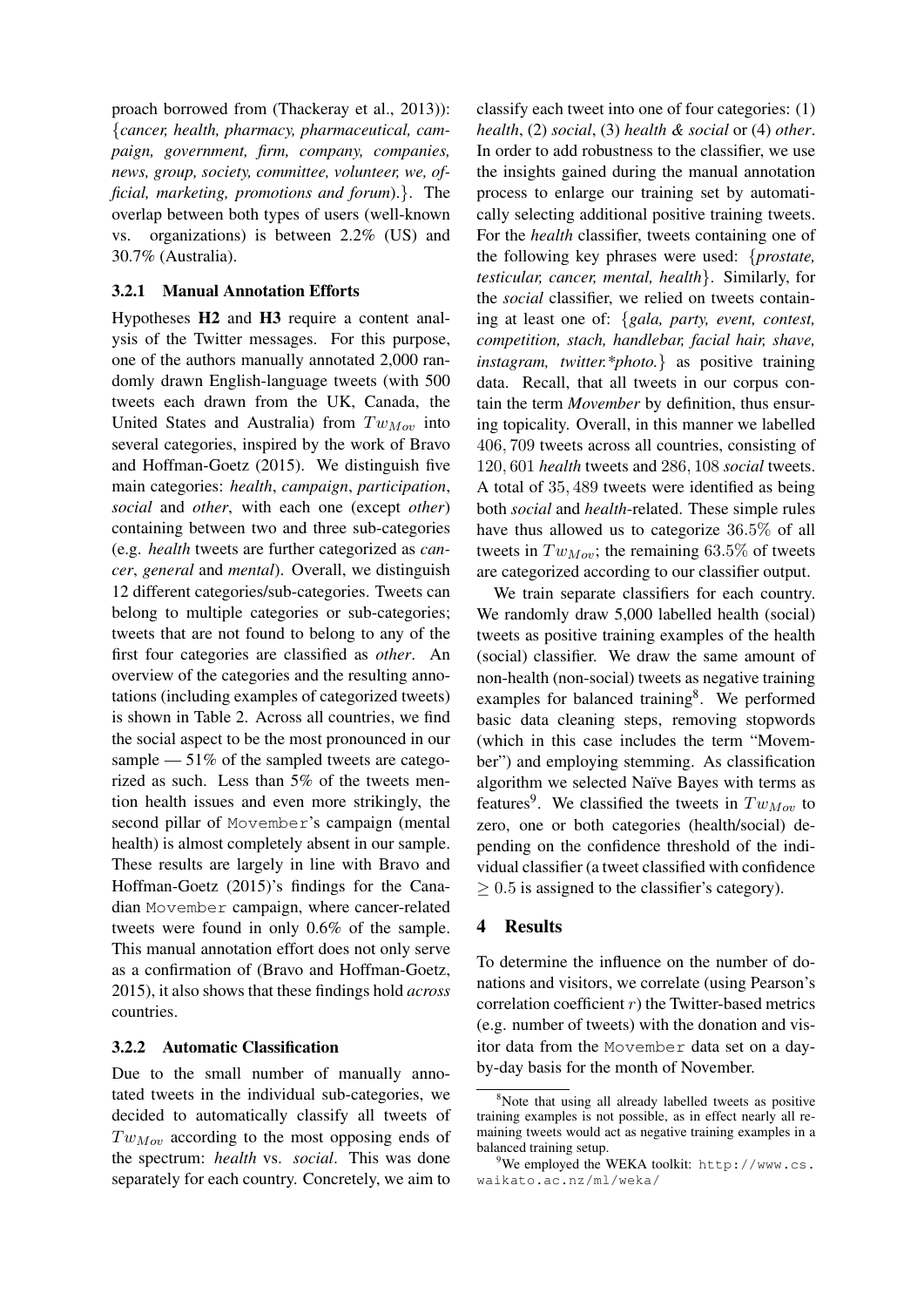|                                                                                                                                                  | Canada   | <b>United States</b> | <b>United Kingdom</b> | Australia                                                                                                  |  |  |
|--------------------------------------------------------------------------------------------------------------------------------------------------|----------|----------------------|-----------------------|------------------------------------------------------------------------------------------------------------|--|--|
| health:cancer                                                                                                                                    | 21       | 16                   | 18                    | 20                                                                                                         |  |  |
| East Devon District Council working to raise awareness of male cancers and support cancer research!                                              |          |                      |                       |                                                                                                            |  |  |
| uk.movember.com/team/1242769 via @movemberuk                                                                                                     |          |                      |                       |                                                                                                            |  |  |
| health: general                                                                                                                                  | 41       | 88                   | 45                    | 40<br>This month, BeTheBoss.ca will be participating in Movember to raise money for medical research, help |  |  |
| those living $fb$ .me/M4FmLKff                                                                                                                   |          |                      |                       |                                                                                                            |  |  |
| health:mental                                                                                                                                    |          |                      |                       |                                                                                                            |  |  |
|                                                                                                                                                  |          |                      |                       | Trott you are a legend. Help support all men going through mental health sturggles. Support my mo!         |  |  |
| #Movember mobro.co/mrdixon                                                                                                                       |          |                      |                       |                                                                                                            |  |  |
| %health overall                                                                                                                                  | $13.0\%$ | 21.2%                | 12.6%                 | 12.2%                                                                                                      |  |  |
| campaign: value                                                                                                                                  | 41       | 69                   | 71                    | 36                                                                                                         |  |  |
|                                                                                                                                                  |          |                      |                       | I've enlisted in #Movember to change the face of men's health. Donate & join the good fight mo-            |  |  |
| bro.co/Perthpotter<br>campaign:news                                                                                                              | 25       | 18                   | 13                    | 14                                                                                                         |  |  |
| Indian man unsure what the Movember fuss is all about panarabiaenquirer.com/wordpress/indi                                                       |          |                      |                       |                                                                                                            |  |  |
| campaign:status                                                                                                                                  | 28       | 46                   | 58                    | 24                                                                                                         |  |  |
| 10 'Mo' days of Movember to go                                                                                                                   |          |                      |                       |                                                                                                            |  |  |
| <b>%campaign</b> overall                                                                                                                         | 18.8%    | 26.6%                | 28.4%                 | 14.8%                                                                                                      |  |  |
| participation:support                                                                                                                            | 127      | 155                  | 96                    | 82                                                                                                         |  |  |
| My Wonderful Husband is growing a #Mo for #Movember! Please donate big so I'm living with a hairy                                                |          |                      |                       |                                                                                                            |  |  |
| man for a reason! mobro.co/mrcaseytalbot                                                                                                         |          |                      |                       |                                                                                                            |  |  |
| participation:report                                                                                                                             | 20       | 32                   | 27                    | 14                                                                                                         |  |  |
| donate - mobro.co/tonylapila                                                                                                                     |          |                      |                       | Thank You. So far, \$535 has been raised for my Mo in Movember. Great result but there is still time to    |  |  |
| <i>%participation overall</i>                                                                                                                    | 29.4%    | 37.4%                | 24.6%                 | 19.2%                                                                                                      |  |  |
| social: moustaches                                                                                                                               | 182      | 202                  | 202                   | 217                                                                                                        |  |  |
|                                                                                                                                                  |          |                      |                       | RT @itsWillyFerrell: With great mustache, comes great responsibility. #NoShaveNovember #Movember           |  |  |
| social:service/goods                                                                                                                             | 31       | 13                   | 30                    | 30                                                                                                         |  |  |
|                                                                                                                                                  |          |                      |                       | Making mustache chocolate cookies in preparation for my #movember kickoff at work on Monday.               |  |  |
| $#$ yum!                                                                                                                                         |          |                      |                       |                                                                                                            |  |  |
| social: events                                                                                                                                   | 38       | 35                   | 19                    | 14                                                                                                         |  |  |
| RT @SurreyTavern1: Come to our End of #Movember #MoParty - facebook.com/events/<br>1681280 - great fun and for a good cause! #LiveMusic #Norwich |          |                      |                       |                                                                                                            |  |  |
| <b>%social</b> overall                                                                                                                           | 50.4%    | 50.0%                | 50.2%                 | 52.2%                                                                                                      |  |  |
| other                                                                                                                                            | 91       | 77                   | 118                   | 76                                                                                                         |  |  |
| happy #Movember                                                                                                                                  |          |                      |                       |                                                                                                            |  |  |

Table 2: Overview of the manual annotation results. For each country, 500 tweets are sampled and categorized. For each sub-category, an example tweet from our corpus is shown.

|                      | Donation $(AU\$ ^7) | <b>Transactions</b> | <b>Users/Visitors</b> | <b>Population</b> |
|----------------------|---------------------|---------------------|-----------------------|-------------------|
| Canada               | 91,741              | 2,054               | 43,720                | 35 M              |
| <b>United States</b> | 79,828              | 1,847               | 76,257                | 321 M             |
| United Kingdom       | 75,124              | 4.397               | 95,867                | 65 M              |
| Australia            | 13.170              | 583                 | 11,194                | 24 M              |
| in total             | 284,897             | 8.955               | 229,745               |                   |

Table 3: Overview of the 2013 Movember campaign donations received through Twitter. The final column lists each country's population (in millions).

Hypothesis H1: To investigate H1, we correlate the number of Movember tweets by wellknown Twitter users on a given day with the donations/visitors to the Movember campaign website on a per-country basis. The results are shown in Table 4. While the visitors correlate to a significant degree with several tweet-based measures for the United Kingdom and Australia, we do not observe significant correlations for visitors in Canada or the US. Organizations have a similar impact to Twitter celebrities (normalized by country) in terms of drawing visitors to the Movember website. Contrary to our intuition, we do not observe any significant correlations between the daily number of donations and Twitter activities.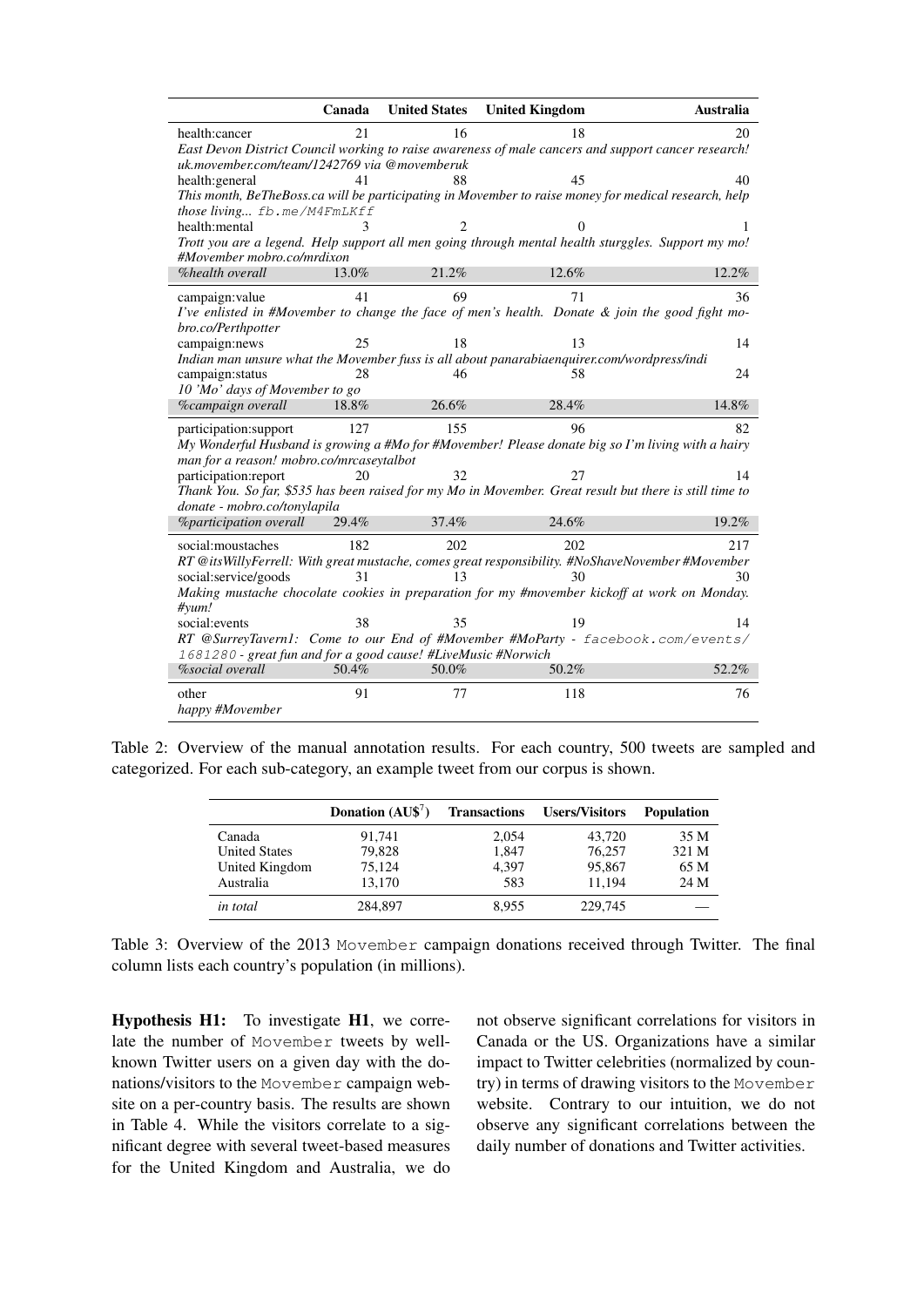|                                     | Canada  | <b>United States</b> | <b>United Kingdom</b> | Australia         |
|-------------------------------------|---------|----------------------|-----------------------|-------------------|
| Total number $(\#)$ of tweets       | 81.614  | 298,720              | 565,503               | 24,558            |
| #Tweets by well-known Twitter users | 179     | 1.445                | 662                   | 39                |
| $r_{\text{donations}}$              | $-0.02$ | 0.13                 | 0.35                  | 0.30              |
| $r_{\text{visitors}}$               | 0.13    | 0.23                 | 0.36                  | 0.37 <sub>†</sub> |
| $#f_{Country}$ normalized tweets    | 2,056   | 1.445                | 6.167                 | 2,158             |
| $r_{\text{donations}}$              | $-0.05$ | 0.13                 | 0.19                  | 0.561             |
| $r_{\text{visitors}}$               | 0.22    | 0.23                 | 0.581                 | 0.68‡             |
| #Organizational tweets              | 17,535  | 50.131               | 78.174                | 5,222             |
| $r_{\text{donations}}$              | $-0.04$ | 0.10                 | 0.14                  | 0.471             |
| $r_{\text{visitors}}$               | 0.27    | 0.33                 | 0.561                 | 0.771             |

Table 4: Overview of the number of  $Tw_{Mov}$  tweets across the month of November 2013 as well as their correlation (day-by-day) with the number of daily donations and daily visitors to each country's Movember website. The thresholds for statistical significance (for  $N = 30$  days) are  $\dagger r = 0.37$  $(p < 0.05)$  and  $\ddagger r = 0.47$   $(p < 0.01)$  respectively.

**Hypotheses H2 & H3** In Table 5 we present the impact social and health topics have on Movember donations and visitors. The results are similar to the previous experiment: we observe significant correlations only with Movember visitor data; Australia & United Kingdom exhibit moderate to strong correlations while for Canada & the US the correlations are weak to nonsignificant. Considering the influence of health vs. social we find that social tweets exhibit a stronger correlation with visitor data than health tweets across all countries — this in fact is the only experiment where statistically significant results are observed across all four countries.

Further Insights In Figure 2 we visualize the relationship between the number of visitors/donations and the number of health/social tweets in the form of scatter plots. While the visitor data shows few outliers (corresponding to the first & last day of the campaign) and has a clear linear trend, the donation plot is evidently nonlinear without a clear pattern emerging.

Finally, in Figure 3, we plot — exemplary for the United Kingdom — the overall trends in the number of tweets, the number of Movember visitors and the number of Movember donations between the end of October 2013 and early December 2013. We observe that over time, the overall tweet volume declines slightly (apart from the final day of the campaign), while the number of visitors and the number of donations are in a reverse relationship: the number of visitors steadily declines over the month of the campaign while the number of donations steadily increases. Twitter

activity related to Movember quickly ceases to exist after the end of November.



Figure 3: Daily trends in the United Kingdom: overview of the number of tweets, visitors, and number of donations. The timeline starts on October 27, 2013 (10/27) and ends on December 8, 2013 (12/08).

## 5 Conclusions

In this paper, we investigated the impact of different social media strategies on a health campaign's ability to raise awareness and attract funds. We investigated the specific use case of Movember, a global campaign which enjoys widespread popularity in many countries. We focused our analyses on the four most active English-language countries of the Movember campaign.

Our findings partially corroborate previous findings on raising awareness, especially those in (Bravo and Hoffman-Goetz, 2015), while expanding on them across several dimensions, most importantly the number of countries investigated and the size of the investigated social media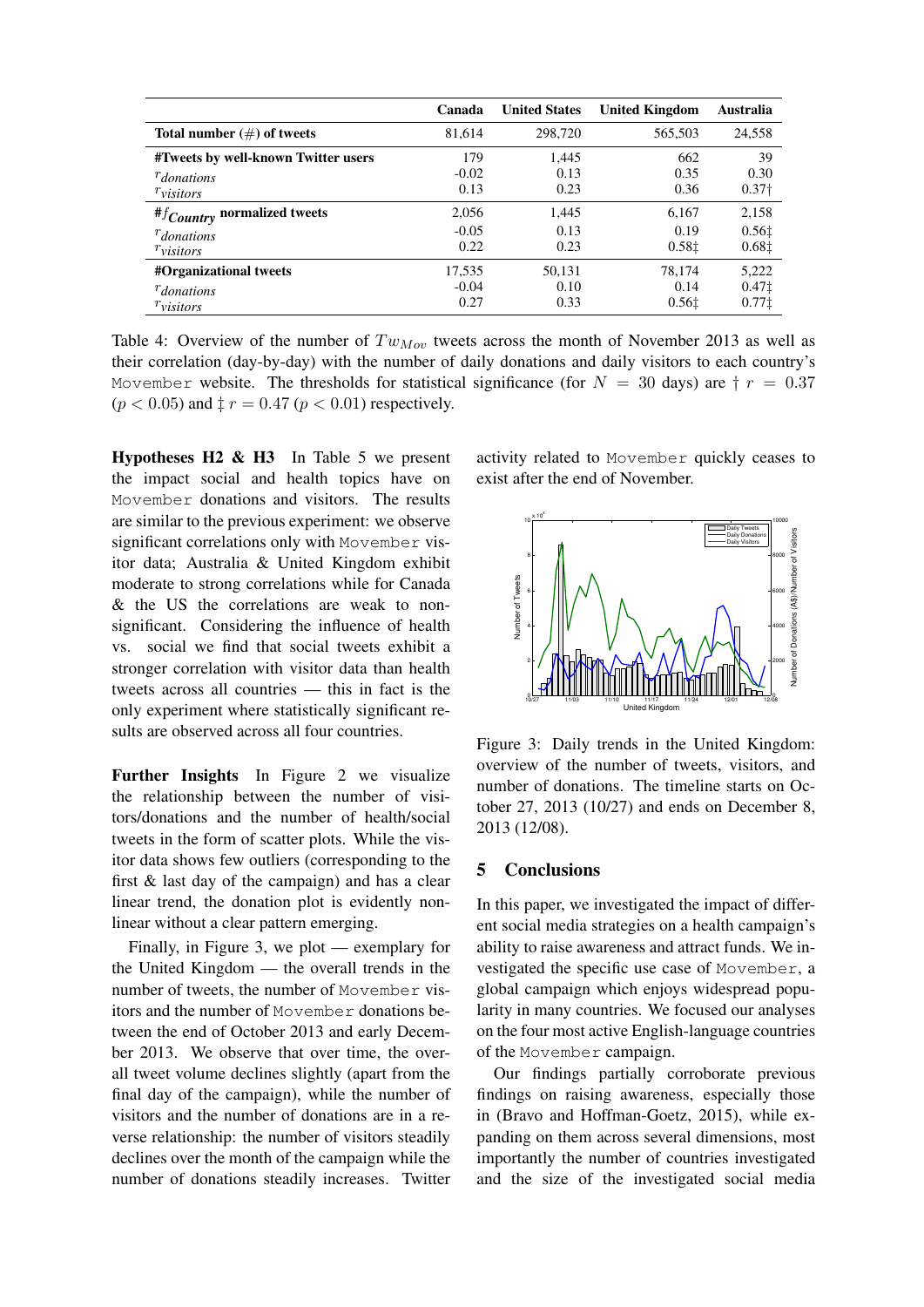

Figure 2: Scatter plots of the daily number of health / social tweets and the daily number of visitors / donations shown exemplary for the United Kingdom and the United States.

|                                     | Canada        | <b>United States</b> | <b>United Kingdom</b> | Australia |
|-------------------------------------|---------------|----------------------|-----------------------|-----------|
| <b>#English tweets</b>              | 78,382        | 287,479              | 515,605               | 24,189    |
| $r_{\text{donations}}$              | $-0.09$       | 0.05                 | 0.09                  | 0.32      |
| $r_{\text{visitors}}$               | 0.24          | 0.30                 | 0.561                 | 0.801     |
| #Classified as <i>health</i> tweets | 13,360        | 58,283               | 96,000                | 5.014     |
| $r_{\text{donations}}$              | $-0.09$       | 0.06                 | 0.07                  | 0.30      |
| $r_{\text{visitors}}$               | 0.21          | 0.30                 | 0.551                 | 0.751     |
| #Classified as <i>social</i> tweets | 28.594        | 124.954              | 149,226               | 13.010    |
| $r_{\text{donations}}$              | $-0.13$       | 0.11                 | $-0.02$               | 0.08      |
| $r_{\text{visitors}}$               | $0.38\dagger$ | $0.43\dagger$        | 0.681                 | 0.831     |

Table 5: Overview of the number of tweets classified according to their health and/or social intent as well as their correlation (day-by-day) with Movember donation and visitor data. The thresholds for statistical significance (for  $N = 30$  days) are  $\frac{1}{2}r = 0.37$  ( $p < 0.05$ ) and  $\frac{1}{2}r = 0.47$  ( $p < 0.01$ ) respectively.

sample. We find that across countries Twitter users mostly focus on the social aspect of the Movember campaign, with relatively few tweets focusing on the health aspect of Movember. Additionally, those users that do mention healthrelated issues, often use generic statements, instead of focusing on the two specific health issues that Movember aims to address (cancer and mental health). Surprisingly, the mental health aspect of Movember is virtually not discussed at all.

To explore the impact of social media strategies on awareness and fund-raising, we analysed the relationship between Movember website visitor & donation data and Twitter activities. We found significant correlations between Movember visitors and the Movember-related activities of wellknown Twitter users. We also found clear evidence that social tweets have a higher impact on visitors than health tweets. While the observed correlations were moderate to strong for the United Kingdom and Australia, we only found

weak to non-significant correlations for Canada and the United States. Across all countries, we did not find significant correlations between donations and Twitter activities.

Based on these findings, we plan to investigate on a more fine-grained and semantic level in what aspects the Twitter-based Movember activities differ between Australia/UK and Canada/US. We will also consider a temporal analysis of the donation/visitor data, comparing trends across several years of Movember donation data and Twitter activities. We also intend to incorporate more finegrained information about the Twitter users in our analyses, such as their motivations to participate in the campaign (Nguyen et al., 2015).

#### Acknowledgments

This research was funded in part by the 3TU Federation and the Dutch national projects COMMIT and FACT. We are grateful to Twitter and Movember for providing the data.